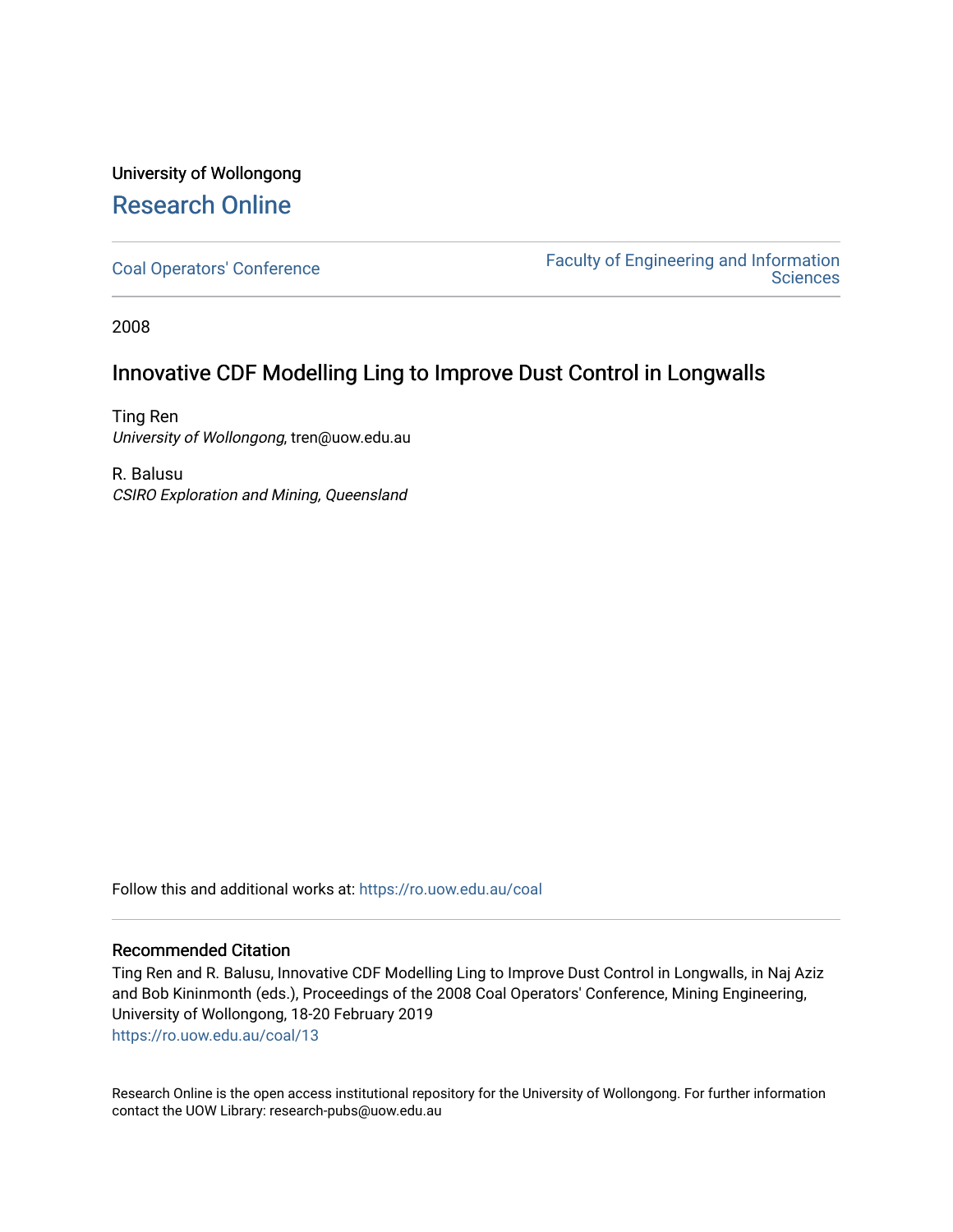# **INNOVATIVE CFD MODELLING TO IMPROVE DUST CONTROL IN LONGWALLS**

# $\mathsf{Ting}\ \mathsf{Ren}^1$  and Rao Balusu $^1$

*ABSTRACT:* Reducing dust exposure of operators on longwall faces remains a challenging issue for mine managements. Most of the Australian mines are adopting uni-di cutting method to reduce operators dust exposure levels. Even in this uni-di cutting mode, the dust roll-up towards the walkway area is very high in most cases and is resulting in high dust exposure levels for shearer and chock operators.

With the support of ACARP, CSIRO has been undertaking several research projects (C12025, C13019 and C14036) based upon CFD modelling to improve the understanding of dust flow patterns around the longwall shearer and walkway under different operating conditions, and the study of a range of dust control options/concepts for reducing operators dust exposure levels. During these simulation studies, a shearer scrubber system has shown to be capable of significantly modifying the airflow patterns around the maingate cutting drum and reducing dust roll-up towards the walkway area.

#### **INTRODUCTION**

The behaviour of respirable dust in a longwall face is a complex process because of the nature of longwall operations. The generation, dispersion and transport of airborne dust is governed mainly by the spatial velocity and the movement pattern of the ventilation air. To understand the dust behaviour in a complex longwall mining environment and to evaluate the effectiveness of various dust control techniques, numerical modelling has become a necessity to supplement laboratory experiments and field studies.

CFD codes have been successfully used in South Africa and Australia in areas such as simulation of airflow patterns around coal cutting machines in development headings and longwall faces (Sullivan & Van Heerden 1993, Balusu et al. 1993). Results of the development heading study were used to investigate the effect of onboard scrubber and ventilation systems and to determine if the addition of a jet fan could minimise some of the negative effects of such systems. CFD models also helped in the investigation of the feasibility of different scrubber intake designs and establishing the most effective location for such intakes.

Recent work in CFD modelling of dust problems in longwalls and development roadways has demonstrated that this technique has major advantages over conventional numerical modelling for an improved understanding of air flow fields and dust behaviour in a three dimensional environment (Balusu et al., 2005). CFD techniques also provide a powerful tool for initial concept testing of new and innovative ideas for dust control.

This paper describes the development of 3D CFD models at CSIRO to investigate the airflow behaviour and the use of various controls on respirable dust dispersion on the longwall faces.

#### **LONGWALL CFD MODELS**

Three dimensional CFD models have been developed to investigate the airflow behaviour and respirable dust dispersion patterns in longwall faces mining thin, medium and thick seams. These models consist of a section of the full-scale coal face and the maingate, and embody the major longwall components such as chocks, shearer, spill plate, BSL/crusher and conveyor. Figure 1 shows the computational grid of the CFD model of the longwall shearer.

Base model simulations were carried out with a variety of intake airflow rates, ranging from 30m<sup>3</sup>/s to 110m<sup>3</sup>/s, and were calibrated and validated against field airflow velocity data obtained from three Australian underground coal mines.

In these simulations, a cluster of respirable dust particles (particle sizes between 1~10 µm) were 'released' at various locations, mostly from the face spalling area and at a distance ahead of the cutting drum. The dispersion of particles in the face airflow was tracked by using the stochastic tracking (random walk) model. The function provides a powerful means of visualising the dust dispersion patterns and the impact of dust control methods such as the use of shearer scrubbers on dust capture and diversion. Figure 2 illustrates the tracking of respirable dust particle in the CFD modelling around the longwall shearer.

 $\overline{a}$ 

<sup>&</sup>lt;sup>1</sup> CSIRO Exploration and Mining, Brisbane, Queensland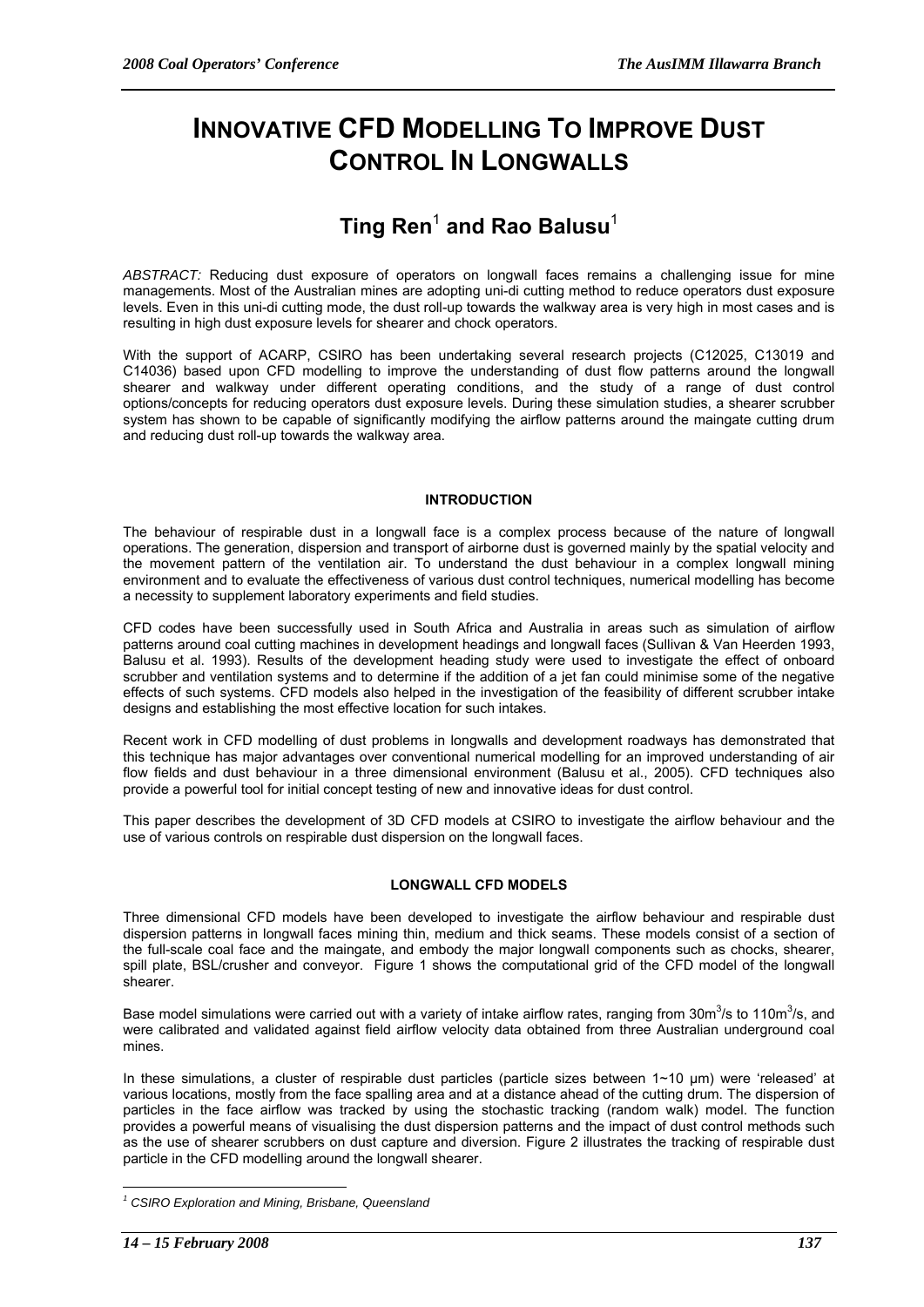The validated longwall CFD models were used to investigate the effect of mining and dust control options on face air and respirable dust flow patterns. These include face ventilation rate, drum cutting sequence, the use of sprays/venturi's and Shearer Clearer system, air curtains and shearer dust scrubbers.



**Figure1 - Computational mesh of the CFD model – the longwall shearer** 



**Figure 2 - Respirable dust particle tracking in CFD modelling around the longwall shearer**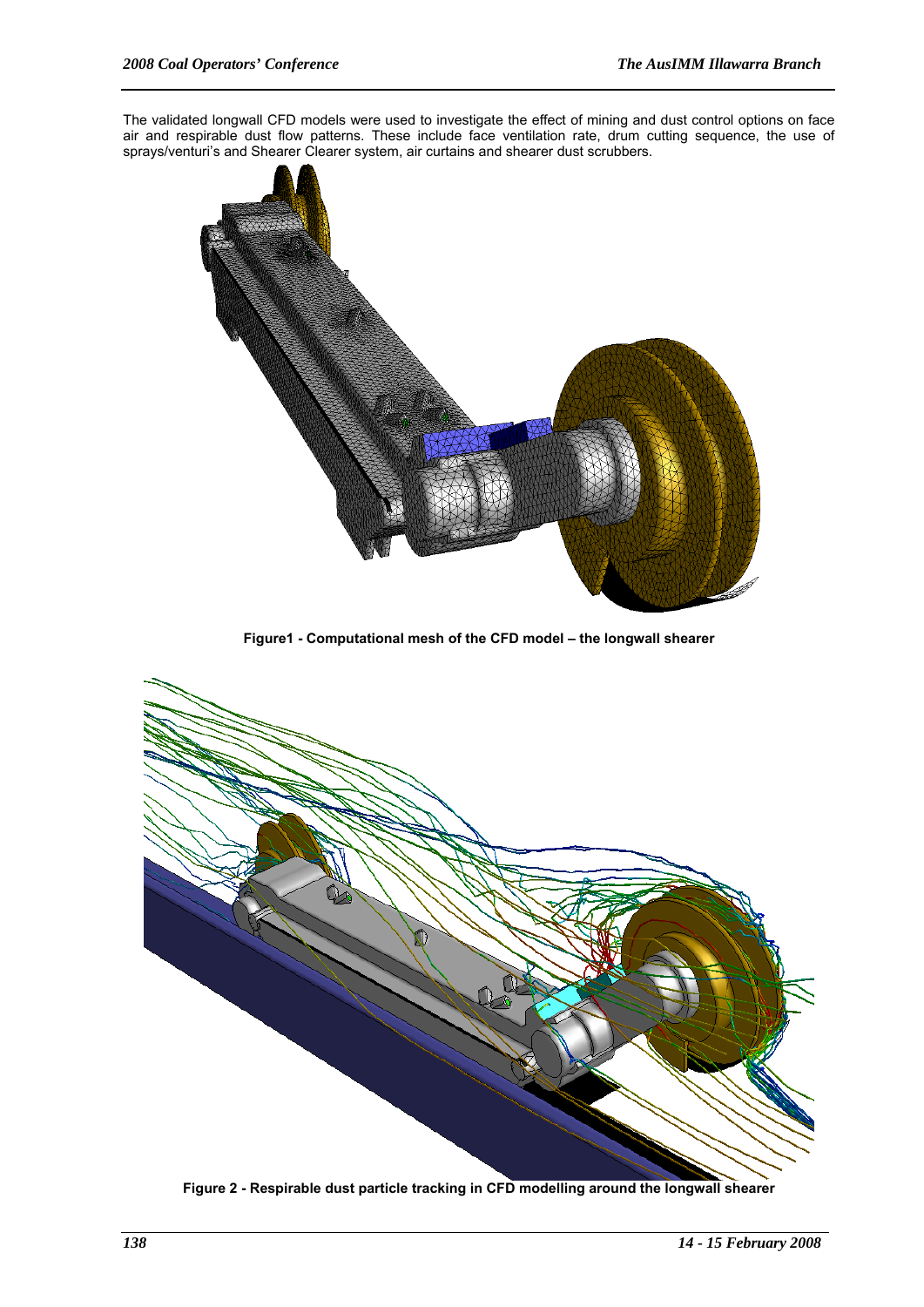#### **CFD MODELLING OF VENTILATION AND DRUM CUTTING SEQUENCE**

CFD results indicate that the dispersion of respirable dust on a longwall face is largely dependent on the location of dust generation and airflow patterns in that area. The dust dispersion from the cutting drum and face spalling is slightly more extensive on thick seam longwall faces with low airflow rate of around 35  $m^3$ /s compared with higher airflows of around 55 m<sup>3</sup>/s and 80 m<sup>3</sup>/s. With face ventilation increased to 55 m<sup>3</sup>/s, most of the dust particles from face spalling would be confined to the face/shearer area and away from the working zone of face operators.

With shearer cutting from MG to TG, instead of the standard TG to MG, it would reduce air diversion and the subsequent dust migration towards the walkway area. Cutting from TG to MG with a reversed drum (MG drum cutting at floor or mid-seam level, instead of at roof level) would reduce dust migration towards the walkway significantly, compared with dust migration in standard cutting mode. However, it is to be noted that some operational issues may restrict the application of these modified cutting sequences.

#### **CFD MODELLING OF SPRAYS/VENTURI'S AND SHEARER CLEARER SYSTEM**

Modelling results demonstrate that sprays/venturi's mounted' on the shearer body operating at a low flow rate of 0.1m<sup>3</sup>/s would have only a limited impact near the upwind cutting drum area. However venturis operating at higher flow rates of about 0.5m<sup>3</sup>/s would have a significant effect on airflow and the behaviour of respirable dust at both the cutting drums. In both cases, the sprays/venturis facing the downwind TG drum on the shearer body tend to pull the dust cloud towards the face. However, sprays/venturis directed at the upwind cutting drum significantly increases dust dispersion towards the walkway area.

As shown in Figure 3, a Shearer Clearer operating at 0.25 m<sup>3</sup>/s flow rate would help reduce the dispersion of dust particles towards the face operators by inducing the dust cloud towards the face area, and at a higher flow rate of 0.5m<sup>3</sup>/s, the performance of the Shearer Clearer system can be improved significantly. However, the area of influence of a 'Shearer Clearer' is very limited in thick seam environments and seems to have only marginal effect in reducing dust migration towards the walkway area. Shearer Clearer operating at higher flow rates of around  $0.5$ m $3$ /s in a less than optimal direction can cause excessive turbulence, and may result in a significant dust migration towards the walkway area.



#### **(a) Base case**



(b) Shearer clearer induced airflow  $-0.25 \text{ m}^3/\text{s}$ 



(c) Shearer clearer induced airflow  $-0.5 \text{ m}^3/\text{s}$ 

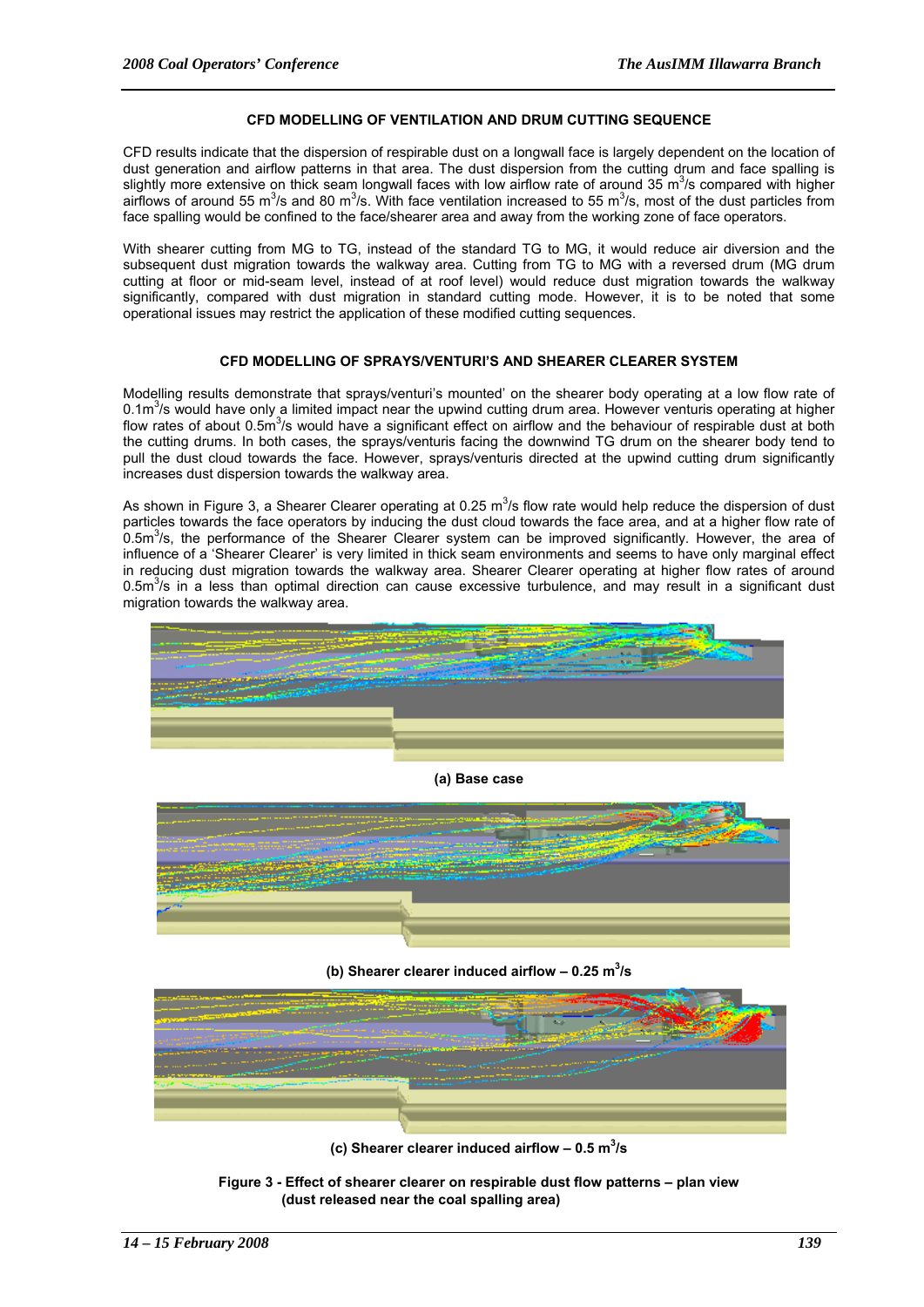#### **CFD MODELLING OF AIR CURTAINS**

CFD modelling results indicate that standard square air curtains along the shearer would only have limited impact on diverting the mainstream airflow in general and therefore marginal effect on separating the respirable dust particles from the shearer operators. Low height curtains installed over the shear body in parallel to airflow seems to be negligible in reducing face operators' dust exposure levels. Curtain installed near the shearer at an angle to the airflow seems to substantially alter the air and dust flow patterns and develop some recirculation zones around the curtain. The correct combination and orientation of curtains near the stage loader would substantially reduce the face operators' exposure to intake dust levels.

Airfoil curtains appear to have good potential in diverting airflows and subsequently dust particles away from shearer operator. These airfoil curtains, as indicated by CFD modelling in Figure 4, when properly aligned and attached to the shearer or ahead of the shearer, have the potential to modify the airflow patterns significantly in the vicinity of the shearer by diverting the air stream towards the face, thus helping the confinement and separation of respirable dust particles away from the walkway of the shearer operator.

#### **CFD MODELLING OF SHEARER SCRUBBER SYSTEMS**

To prevent dust from becoming airborne, one of the several successful control measures in longwall faces is the use of dust scrubbers which cleanse the air and help to prevent the contaminated air from reaching areas used by mine personnel. Scrubbers have proven to be highly successful in reducing airborne dust at BSL and other conveyor transfer points. However, shearer-mounted scrubbers have not been used successfully on longwall faces. The capacity of a shearer dust scrubber is important in terms of dust capture efficiency and diversion impact on face airflow patterns.

Modelling results indicate that shearer scrubbers with flow capacity up to 4  $m^3$ /s will have only a marginal effect on respirable dust flow patterns near the shearer, and the capture and diversion of the respirable particles would be significantly improved with a shearer scrubber operating above 8m<sup>3</sup>/s.

The scrubber capacity must be appropriate in relation to the prevailing face airflow rates (velocities) around the shearer. Scrubbers with a capacity around  $8m^3/s$  would have a good impact on dust capture and dust flow patterns at moderate face ventilation of around 55 m<sup>3</sup>/s. However, the capture efficiency of the scrubber (at 8m<sup>3</sup>/s) would be significantly compromised for longwall face with a high ventilation flow rate (above 80m<sup>3</sup>/s). In practice, a 10m<sup>3</sup>/s scrubber might be the maximum capacity that can be installed on the shearer due to restrictions on the longwall faces. With this capacity and a moderate face ventilation rate (less than 60 $m^3$ /s), the scrubber should be sufficient to capture a good portion of the dust particles and in the meantime modify the flow patterns near the shearer.

As shown in Figure 5, both the location of scrubber inlet and outlet are important in the design of an effective dust scrubber system. Scrubber inlet located on the edge of the shearer body facing the ventilation direction and close to the dust generating sources offers an improved advantage in capturing dust particles from both the spalling area and the roof ahead of the shearer. This position is particularly effective for capturing dust particles dropping from the roof and chock movements ahead of the shearer near the spalling area.

Scrubber outlet discharge angled slightly towards the face would help the confinement of dust particles to the face and the overall diversion of dust clouds away from the walkway; whilst if the outlet discharge is set at an angle against the general airflow stream, it would deflect a high portion of the escaped dust particles towards the walkway and downwards along the face, even if the scrubber has a high dust capture efficiency. Reduced scrubber outlet airflow velocity and turbulence would also help reduce dust particles roll-up into the operators' walkway on downwind side of the shearer.



**(a) Plan view of dust particle capture and flow patterns - scrubber discharge at 10˚ towards the face**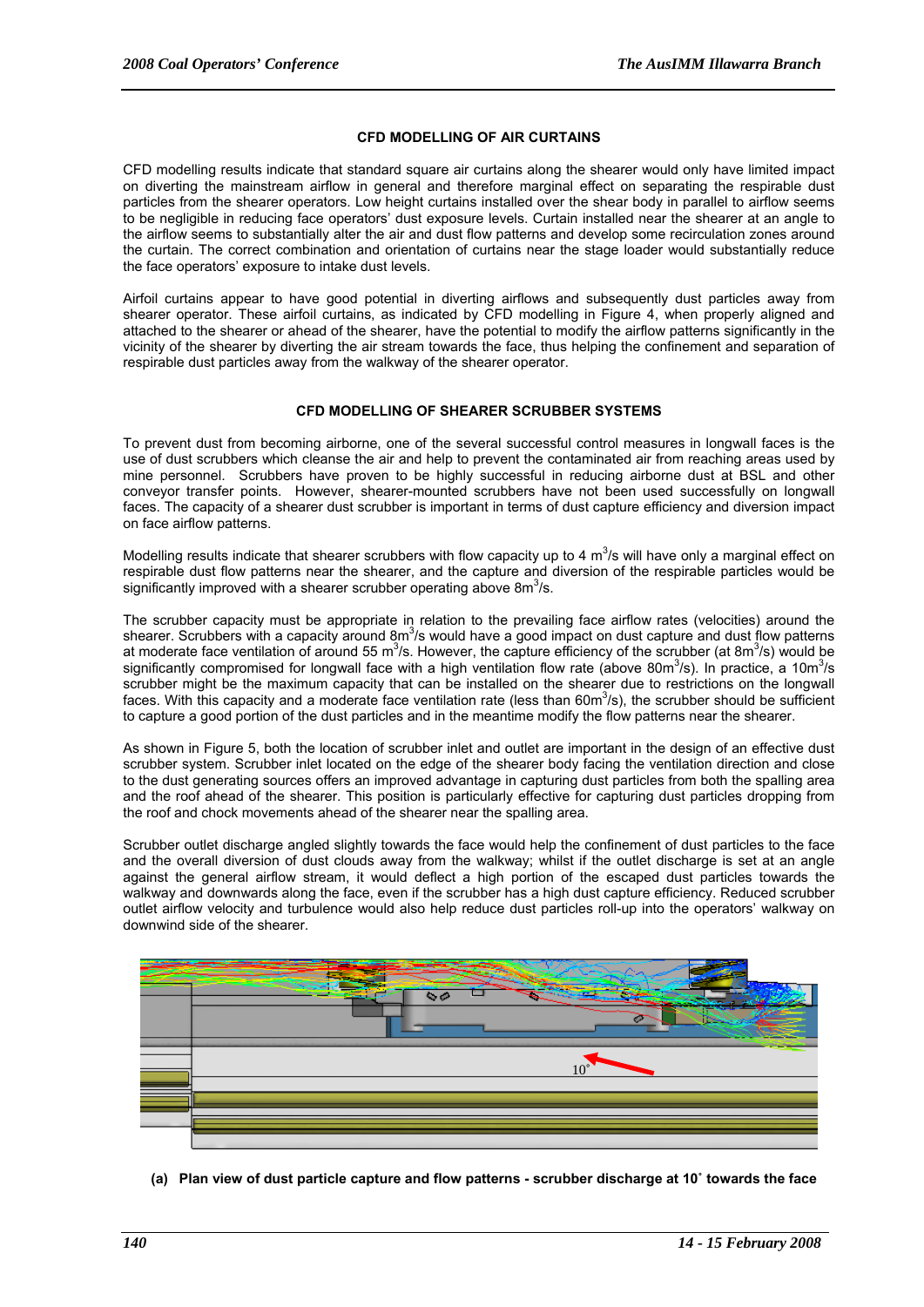

**(b) 3D view of dust particle capture and flow patterns - scrubber discharge at 10˚ towards the face** 

#### **Figure 5 - Dust particle capture and flow patterns with the new shearer scrubber capacity at 10m3/s – scrubber discharge 10˚ towards the face**

In general, the modelling results indicate that total dust capture is not feasible for a dust scrubber attached to the shearer. The design of the scrubber system should be aimed to capture a proportion of the dust particles and modify the face flow patterns to divert respirable dust clouds from the shearer operator's position in the walkway area. This can be achieved by correctly positioning the scrubber inlet, discharge direction and matching the scrubber capacity with the face ventilation rate.

#### **DEVELOPMENT OF A NEW SHEARER SCRUBBER FOR FIELD TRIAL**

A new dust scrubber has been designed as a key part of the ACARP project C14036. The design of the new scrubber has incorporated the CFD modelling findings, including the desired scrubber capacity, the inlet locations and the airflow discharge direction from the elutriator. The manufacture of the shearer scrubber has been completed and is ready for trialling at a suitable mine site to evaluate the system's airflow pattern modifying capability near the leading cutting drum. These initial field trials will include evaluation of the scrubber system robustness, its interaction with other face cutting or shearer maintenance activities, its noise levels and the effect of curtains on operator's vision of the face cutting operations. The scrubber system's airflow modifying capability will be investigated in detail by taking a number of field measurements of airflow across a number of sections along the face. This will ensure trial results will be measured against CFD modelling results.

#### **CONCLUSIONS**

CFD modelling simulations proved to be an invaluable tool in understanding air and dust flow patterns on a longwall face and in studying the effect of various mining and operational parameters on dust dispersion and flow patterns.

Modelling results showed that cutting from MG to TG direction would reduce air diversion and the subsequent dust migration towards the walkway area; Simulations with modified cutting sequence in TG to MG direction with reversed drum showed that respirable dust migration towards the walkway reduces significantly, compared with dust migration in standard cutting mode. However, other operational issues may restrict the application of these techniques in some mines.